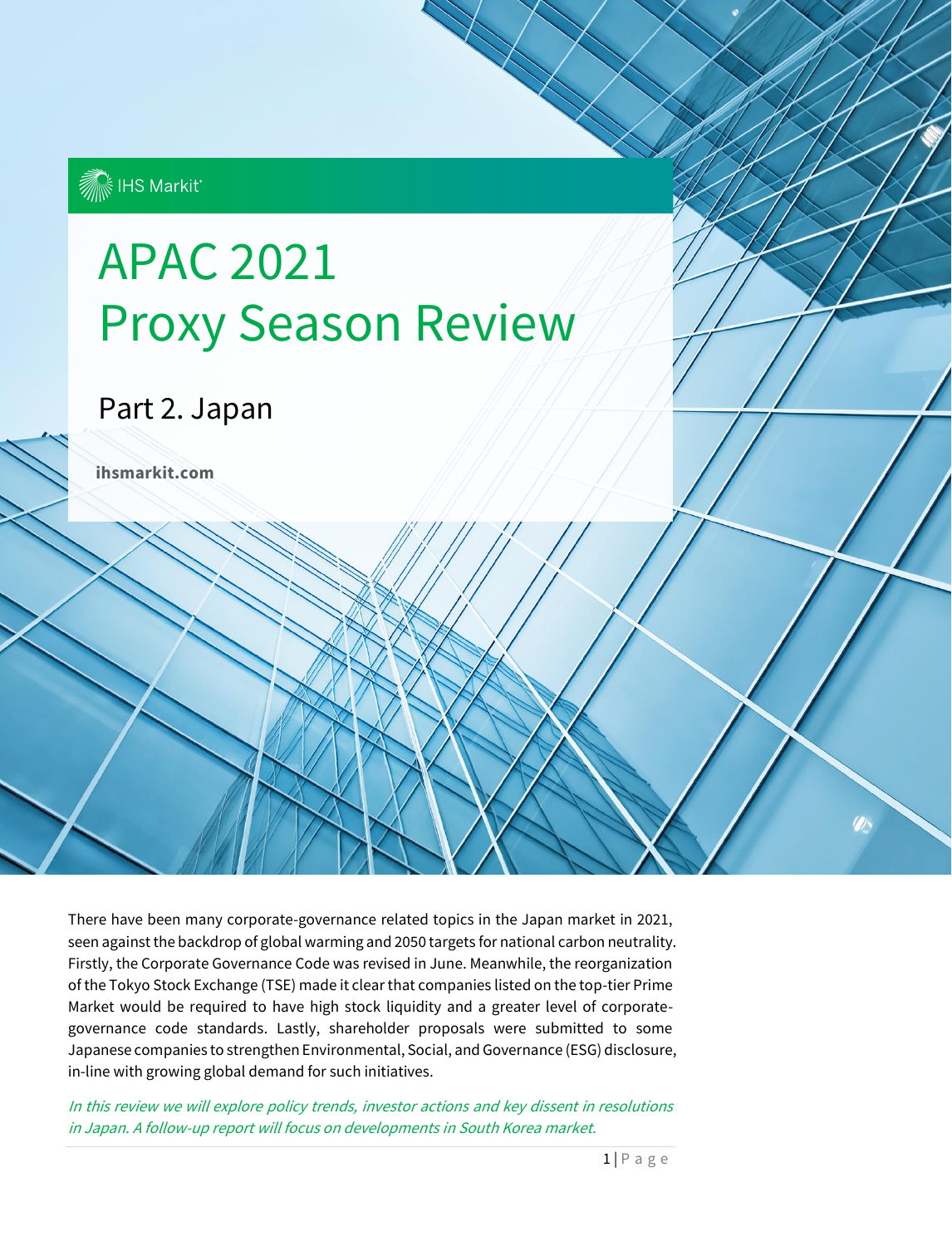**IK IHS Markit**®

### 2021 Voting Policy Trends

Voting advisory firm Glass Lewis introduced new guidelines regarding cross shareholdings this year.<sup>1</sup> Glass Lewis will generally recommend voting against the chair of the company (or the most senior executive in the absence of a company chair) when the size of strategic shares held by the company exceeds 10% or more of company's net assets in the securities report disclosed in the previous fiscal year. Institutional Shareholder Services (ISS) announced it plans to introduce similar guidelines on cross shareholdings starting in February 2022.<sup>2</sup> At companies with a statutory auditor structure, ISS might consider voting against when top executive(s) allocates a significant portion (20 percent or more) of its net assets to cross-shareholdings.

Moreover, if the board, after the shareholder meeting, will not include at least two outside directors, and at least one-third of the board members will not be outside directors, they can consider opposing the resolution. Multiple major institutional investors raised similar criteria (one-third or more) since the last year. It appears that few of them will change the criteria significantly in the current fiscal year. Stemming from this, according to voting results disclosed by Japanese institutional investors by the end of August (Table 1), the ratio of votes against company proposals decreased slightly compared to last year.

| <b>Institutional Investor</b>           | 2019  | 2020  | 2021  |
|-----------------------------------------|-------|-------|-------|
| <b>Asset Management One</b>             | 14.8% | 14.7% | 14.3% |
| Sumitomo Mitsui Trust Asset Management  | 19.4% | 20.1% | 16.9% |
| Mitsubishi UFJ Trust and Banking        | 16.1% | 28.3% | 23.2% |
| Resona Asset Management                 | 10.8% | 9.8%  | 11.7% |
| Nomura Asset Management                 | 8.0%  | 7.7%  | 8.1%  |
| Daiwa Asset Management                  | 10.4% | 10.6% | 7.8%  |
| Nikko Asset Management                  | 15.5% | 12.0% | 12.4% |
| Mitsubishi UFJ Kokusai Asset Management | 13.9% | 17.4% | 15.4% |
| Nissay Asset Management                 | 11.1% | 9.7%  | 11.2% |
| Sumitomo Mitsui DS Asset Management     | 30.2% | 24.8% | 22.3% |
| <b>BlackRock Japan</b>                  | 5.4%  | 6.1%  | 6.4%  |
| J.P. Morgan Asset Management            | 21.4% | 21.8% | 18.8% |
| <b>Fidelity Investment Limited</b>      | 9.0%  | 7.9%  | 6.2%  |

Table 1: Institutional investors' opposing votes on resolutions proposed from company

From IHS Markit's internal data

<sup>1</sup> Glass Lewis 2021 Proxy Guidelines

<sup>2</sup> PROPOSED ISS BENCHMARK POLICY CHANGES FOR 2022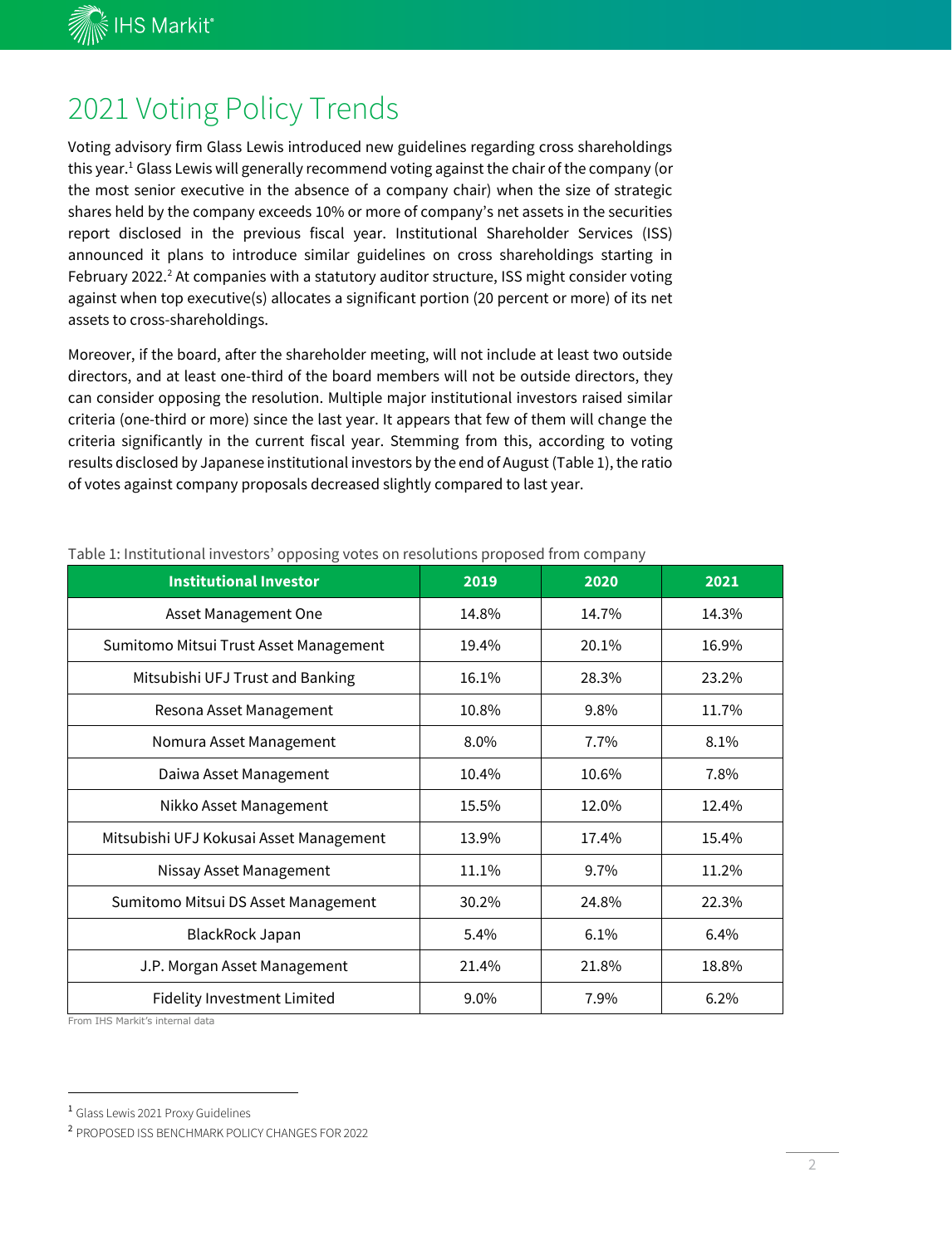

### Revised Corporate Governance Code

On 11 June 2021, TSE and the Financial Service Agency (FSA) revised the Corporate Governance Code. The main points in the revision were:

- Enhancing independence and promoting board diversity
	- o Increase number of independent directors to at least one-third of the board for Prime-Market-listed companies
	- $\circ$  Establish a nomination committee and a remuneration committee
	- o Disclose a skill matrix of board members conforming to a company's business strategy
	- o Appoint independent directors having managerial experiences at other companies
	- o Disclose a policy and voluntary measurable targets to promote diversity in senior management by appointing females, non-Japanese, and mid-career professionals
	- o Disclose human-resource-development policies ensuring diversity, including status of implementation
- Emphasis on ESG
	- o Develop a basic policy on sustainability and disclose ESG initiatives
	- o Enhance climate-related disclosure based on Task Force on Climate-related Financial Disclosures (TCFD) recommendations, or equivalent international frameworks, at Prime- Market-listed companies
- Other changes to protect shareholder rights
	- o Appoint more independent directors to form majority of boards or establish an independent special committee to cope with conflicts of interest between parent companies and minority shareholders
	- o Promote the use of electronic-voting platforms and disclosures in English

The revisions reflected focus on diversity and independence of board, extending to gender diversity, nationality, and professionalism. It was recommended that issuers concentrate on their board status, ESG strategy, and company disclosure. It was notable that the codes emphasized ESG disclosures such as TCFD.

In line with the revised Corporate Governance Code, corporates are therefore in need of disclosing more in-depth and transparent information for shareholders and market participants. Board skill matrix for example, could be a good practice for companies for better ESG implementation in disclosure strategy. However, for these best practices to become a norm, active participation including other market participant such as regulatory institutions, working groups is needed.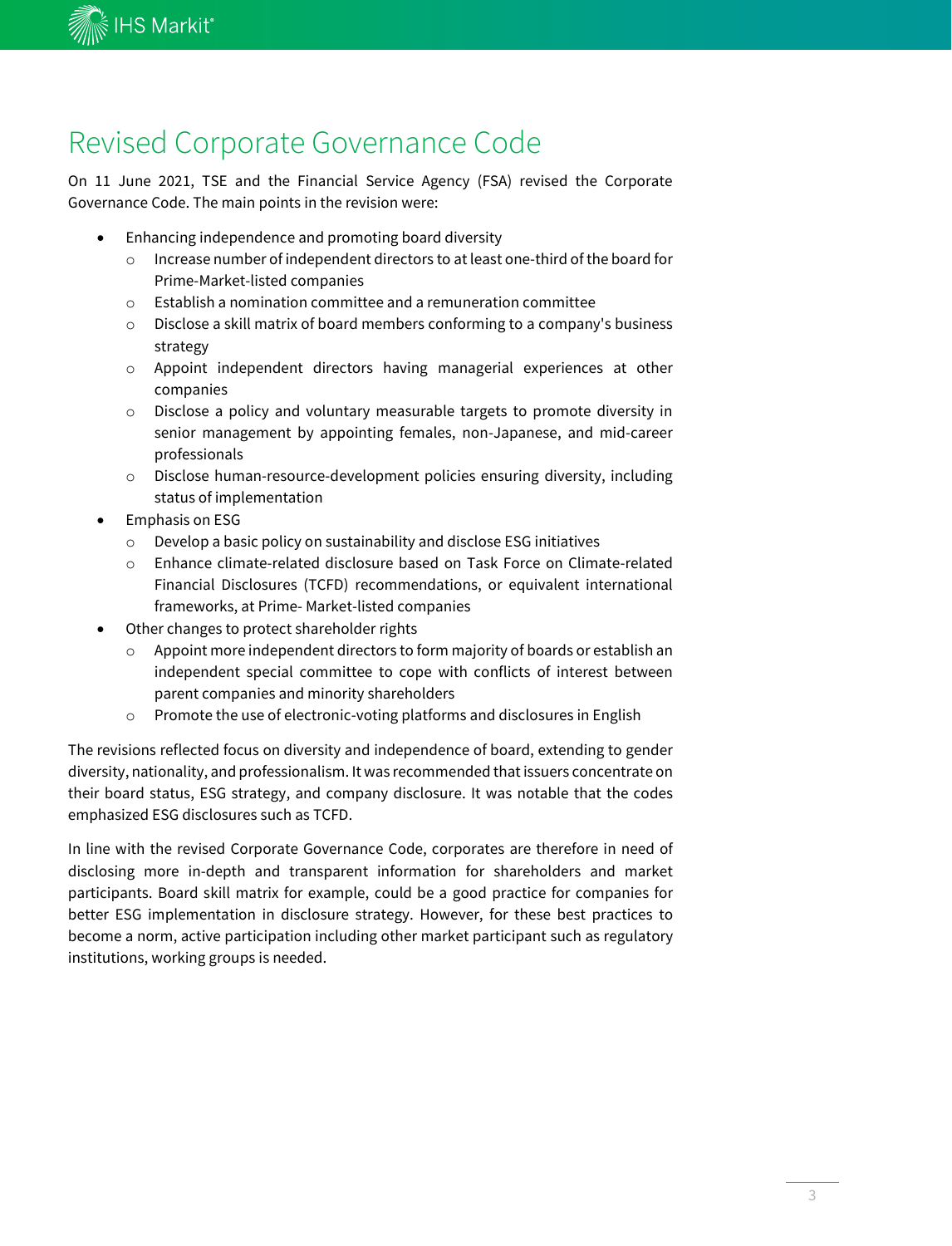



#### Shareholders and ESG related resolutions

Shareholder activism has been increasing in the Japanese market over the past few years and the number of shareholder proposals at June 2021 meetings remained high (Graph 1). In 2021, the number of shareholder proposals requesting shareholder returns increased, surpassing the total number of proposals for the election and removal of directors, which were highest in last year's tally. Other notable increase was in ESG-related shareholder proposals, which rose from 1.1% to 5.0% of all shareholder proposals. Among these, the proposals that received 10% support are the four proposals in Table 2.



Graph 1: Number of companies and resolutions of shareholder proposals

From IHS Markit's internal data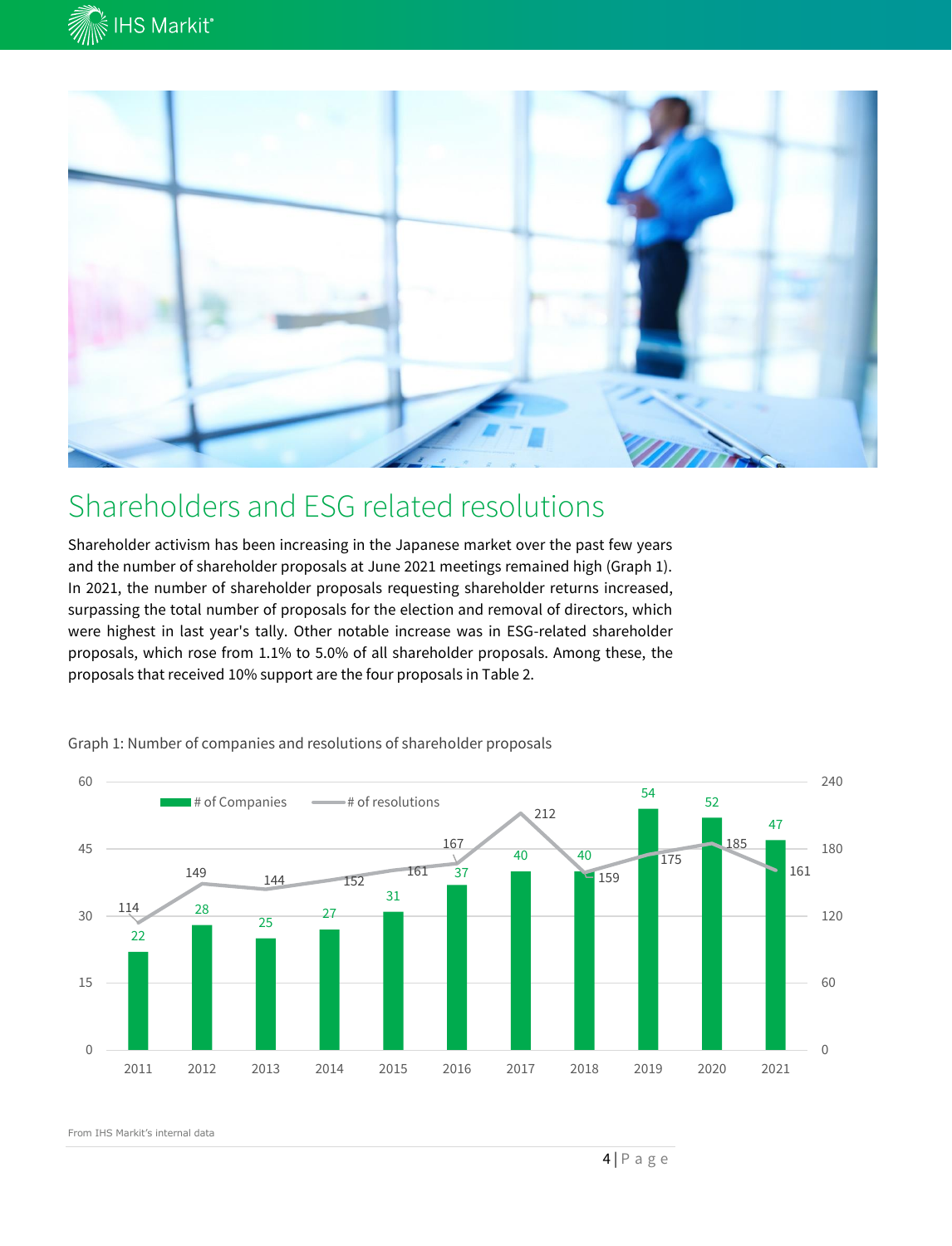

#### Graph 2: Types of shareholder proposals



Most of the "others" are anti-nuclear-power-related shareholder proposals submitted to electric power companies. From IHS Markit's internal data

| Table 2: ESG-related resolutions with high approval rates (by the end of June 2021) |
|-------------------------------------------------------------------------------------|
|                                                                                     |

| <b>Ticker</b> | <b>Company</b>                           | <b>Resolutions</b>                                                            | <b>Proposer</b>                          | For $(% )$ |
|---------------|------------------------------------------|-------------------------------------------------------------------------------|------------------------------------------|------------|
| 8306          | Mitsubishi UFJ<br><b>Financial Group</b> | Regarding Aligning Business Strategy to<br>the Paris Agreement                | Kiko Network                             | 22.7%      |
| 8053          | Sumitomo Corp.                           | Regarding Reporting on Paris-aligned<br>Targets for Coal, Oil, and Gas Assets | Market Force                             | 20.0%      |
| 9503          | Kansai Electric<br>Power Co. Inc.        | Regarding Decarbonization of Power<br><b>Generation Business</b>              | Kyoto City                               | 18.4%      |
| 5901          | Toyo Seikan Group<br>Holdings Ltd        | <b>Regarding TCFD Reporting</b>                                               | Oasis Investments<br>II Master Fund Ltd. | 14.4%      |

From IHS Markit's internal data

### Case study: MUFG

The shareholder proposal for Mitsubishi UFJ Financial Group (MUFG) receiving the most favorable votes in Table 2 attracted a lot of attention. Proposer Kiko Network submitted a similar measure to Mizuho Financial Group, Inc. in 2020. That proposal was rejected, but received more than 30% support. With interest in ESG on the rise, there was much interest surrounding the recipients and reception of Kiko Network shareholder proposals this year.

However, only some 22% of shareholder proposals were submitted to MUFG, which was lower than the percentage of support at Mizuho. This was mainly due to the fact that two major voting advisory firms evaluated ESG-related initiatives at MUFG and recommended against the shareholder proposal. On the other hand, several Japanese institutional investors voted in favor of the proposal after voting against it last year. Among overseas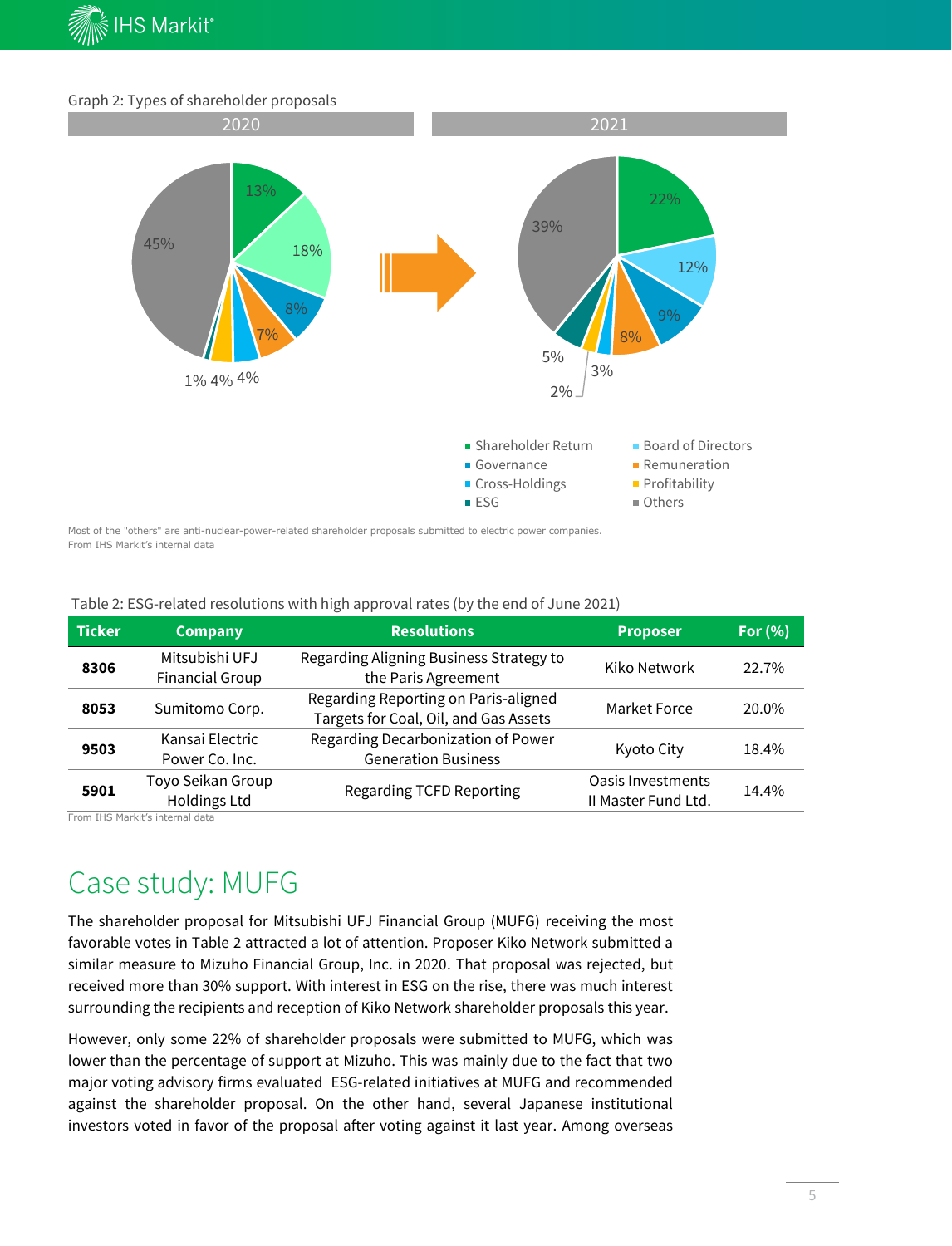

institutional investors, some institutions that prioritize their own standards over those of advisory firms supported the proposal. Although the approval rate declined due to recommendations by advisory firms, it is highly likely that the number of shareholders supporting ESG-related proposals increased this year, especially among institutions that make their own exercise decisions.

### Case study: Toshiba

The decision to hold the Toshiba Corp. shareholder meeting was influenced by the report of a third-party committee released on 10 June 2021. This committee was created at the extraordinary shareholders' meeting in March 2021 to investigate whether the vote counting for the July 2020 shareholders' meeting had been properly conducted. In its report, the committee concluded that Toshiba, in cooperation with Ministry of Economy, Trade and Industry (METI), exerted pressure on the exercise behavior of overseas institutional investors and the meeting was not conducted fairly.

In response to the report, Toshiba announced the resignation of two of its nominees for the 2021 board. In addition to these resignations, Mr. Osamu Nagayama, a member of the board, and Mr. Nobuyuki Kobayashi, a member of the audit committee, were not approved, resulting in only nine of the original 13 nominees receiving approval. In addition, George Olcott, one of the approved directors, announced his resignation in protest of the rejection of Nagayama, who was to play a key role in restructuring, leaving only eight directors after the annual meeting.

In fact some institutional investors supported Nagayama's leadership, many investors took seriously the fact that he was deemed inappropriate in the report's findings and voted against the proposal. However, it seems many investors also took seriously the fact that the board and nomination committee were rated inappropriate and exercised their opposition.

### Conclusion

In conclusion, with the exception of a few cases such as Toshiba, the number of ESG-related shareholder proposals increased, but the rate of approval was not as high as expected. With the revision of voting standards for institutional investors taking a break, the opposition rate to company proposals generally declined due to efforts by issuers to improve governance.

However, as mentioned, from the 2022 annual general meeting, ISS will raise the ratio of outside directors for companies with a statutory-auditor structure. It will also introduce a new policy regarding cross shareholdings. On the other hand, companies are expected to sell cross shareholdings and disclose more TCFDs in-line with the revised Corporate Governance Code in order to be listed on the Prime Market. We can also expect shareholder activism to accelerate and promote this trend. This year's calm may just be a prelude to further governance improvements in the future.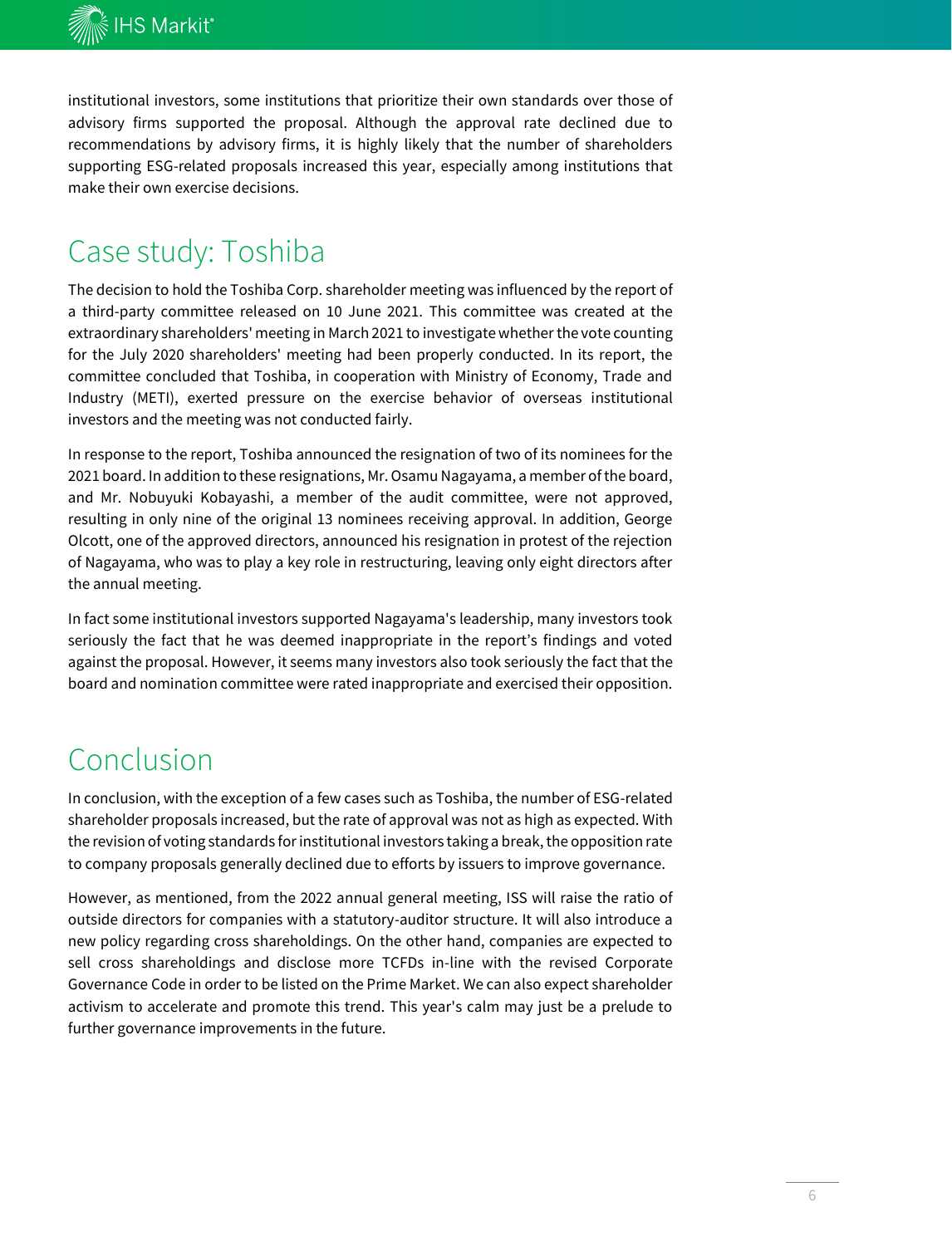### Authors

#### **Atsushi Matsunaga**

Director, Strategic Governance and ESG Integration Advisory [Atsushi.Matsunaga@ihsmarkit.com](mailto:Atsushi.Matsunaga@ihsmarkit.com)

Mr. Matsunaga focuses on analyzing and advising APAC and Japanese issuers on governance risks leading up to contentious proxy campaign situations through an ESG, M&A, and governance lens.

He has over 20 years of experience in the corporate governance advisory service industry of Japan. Prior to joining IHS Markit in Summer 2020, Mr. Matsunaga spent 12 years as a corporate governance consultant including board evaluations and the proxy voting simulation at IR Japan. Before that, he had provided IR consulting services at IR Japan. Mr. Matsunaga earned his bachelor's degree in Economics at Meiji Gakuin. He is a CMA (Certified Member Analyst of the Securities Analysts Association of Japan) charterholder. Mr. Matsunaga worked with some clients on proxy businesses, such as Nomura Holdings (JPN), Sanrio (JPN) , Tsukasa Corporation (JPN) and LG Chem (KOR).

#### **Yura Ahn**

#### Senior Associate, Strategic Governance and ESG Integration Advisory [Yura.Ahn@ihsmarkit.com](mailto:Yura.Ahn@ihsmarkit.com)

Ms. Ahn joined IHS Markit ESG, M&A and Corporate Governance Advisory Team in 2020 and is part of global Issuer Solutions team. She is currently guiding Korean and other APAC based client issuers to successfully prepare and host shareholder meetings, mitigating any possible risks in communication with shareholders and other stakeholders. She also has experience of managing proxy solicitation projects, engaging with proxy advisory firms and foreign institutional investors. Prior to joining IHS Markit, she worked as ESG analyst in Korea Corporate Governance Service (KCGS) based in Seoul, specializing in Responsible Investment Analysis and Proxy Advisory for buy-side. Her main role was to analyze corporate governance risks of listed companies and guide asset owners and managers on shareholder engagement. She also provided proxy advisory service to asset owners including National Pension Service (NPS) and Korea Post. She has experience and knowledge on investment stewardship as she worked in Korea Stewardship Center, supporting the establishment of Korea Stewardship Code.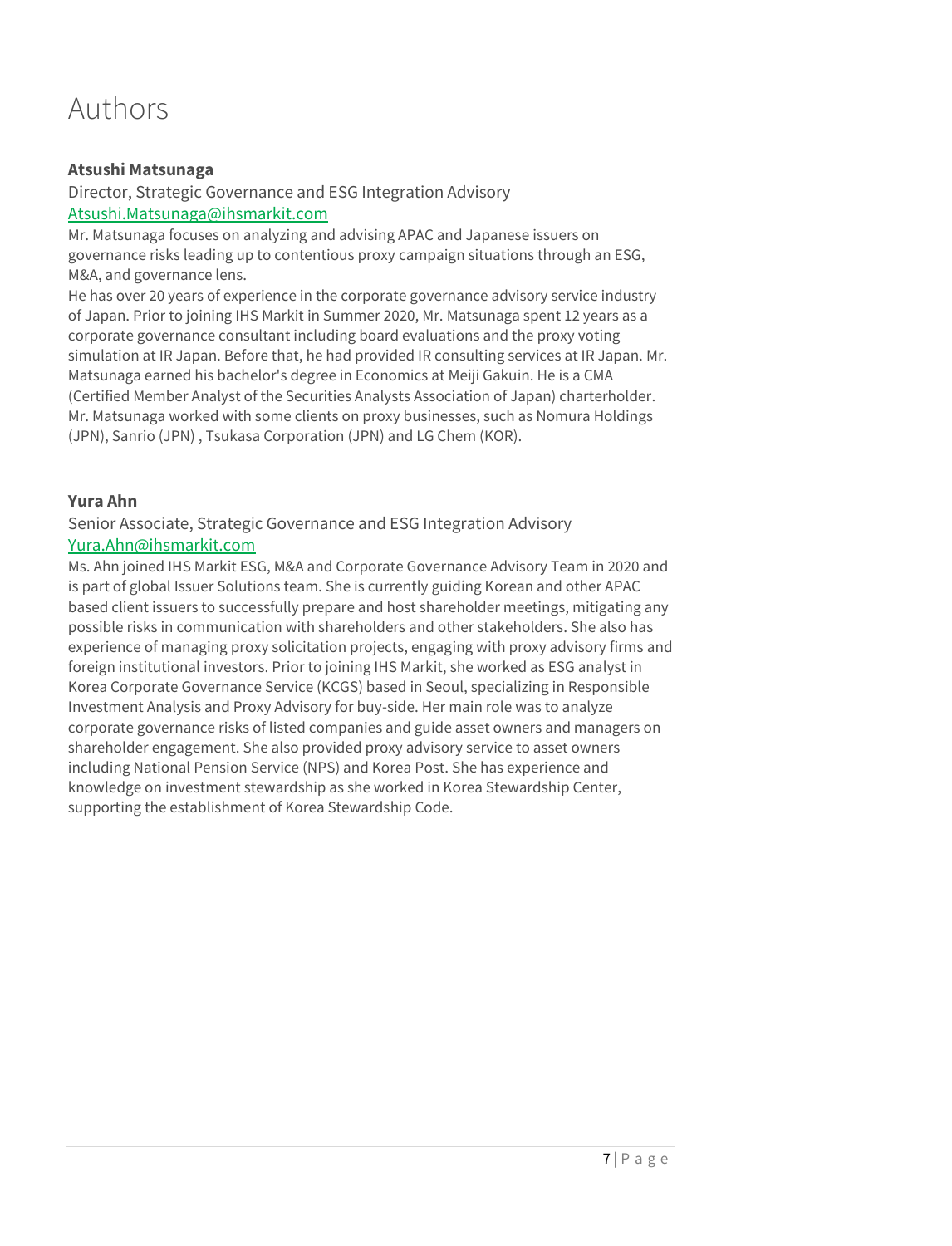#### How IHS Markit can add value…

Our advisory program helps companies position themselves to benefit from the growing ESG-linked capital pool and proactively prepare for the regulatory, reporting and industry trends that are relevant to each business. Our global team advises at board and management level as well as with investor relations, communications, and sustainability teams.

Our team will tailor the solutions so that companies can:

- Analyze top investors' ESG DNA
- Target existing and potential ESG-focused investors
- Advise, plan, and facilitate investor engagement on ESG issues
- Assess capital market sentiment
- Understand the influence of a particular ESG rating and disclosure framework
- Implement a climate transition program in line with carbon neutral scenario